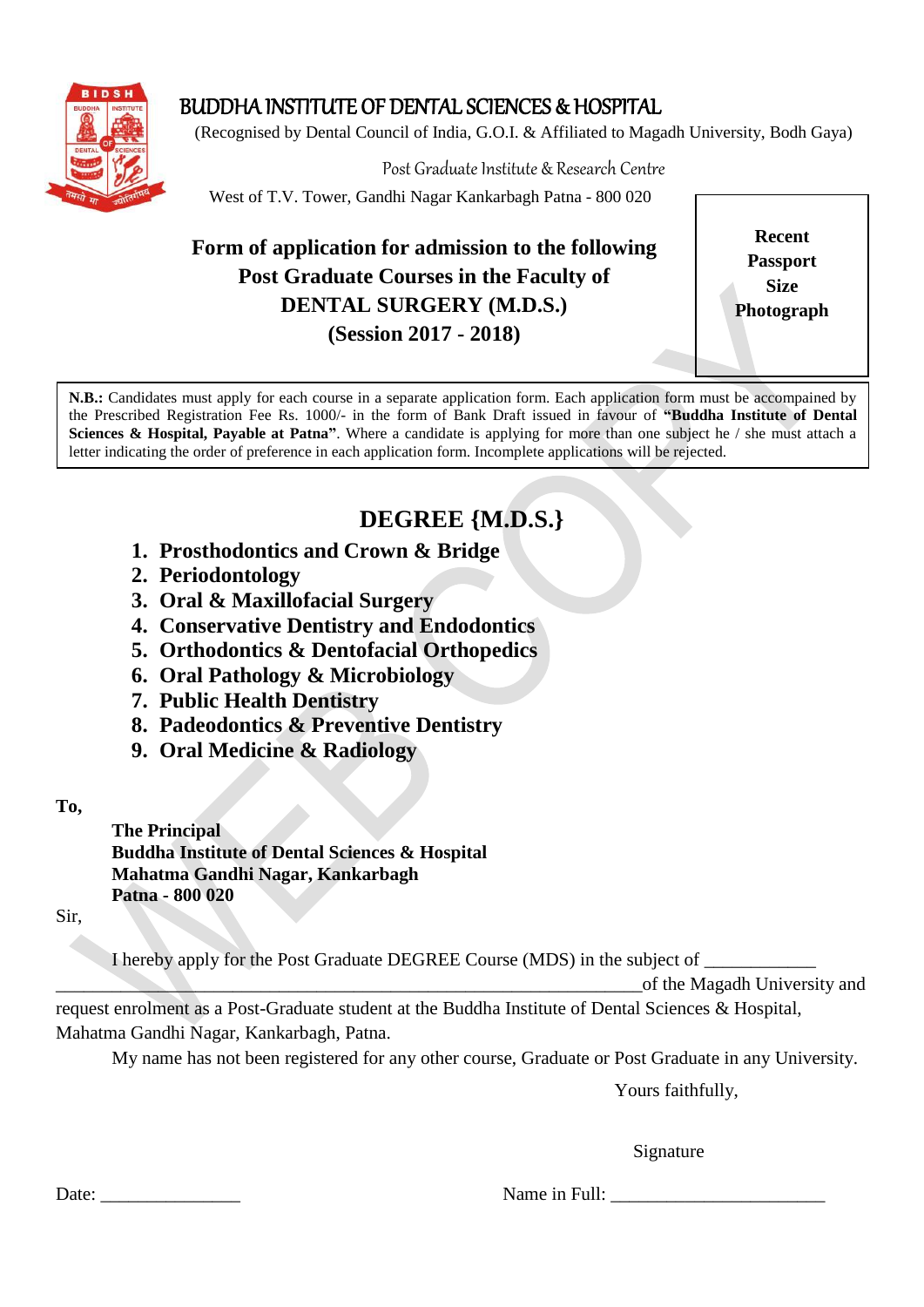# Place: **Particulars of the student 1.** Name of the Applicant (in full and in block letters) (As entered in previous records) **2. (a)** Correspondence Address **(b)** Permanent Address **3.** Date of birth and Place of birth **4.** Mobile No.: Telephone No. if any: E-mail: **5.** Nationality **6.** State **7.** Mother Tongue **8.** Marital Status Married /Un-Married **9. (a)** Date of joining the 1st B.D.S. Course **(b)** Name of the Dental College **(c)** Whether recognized by Dental Council of India? If so, produce certificate. **10. (a)** Date of passing the Final BDS Examination with Exam Reg. No. **(b)** Name of the Dental College **(c)** Name of the University **11.** Duration of the Course in the University from which you graduated.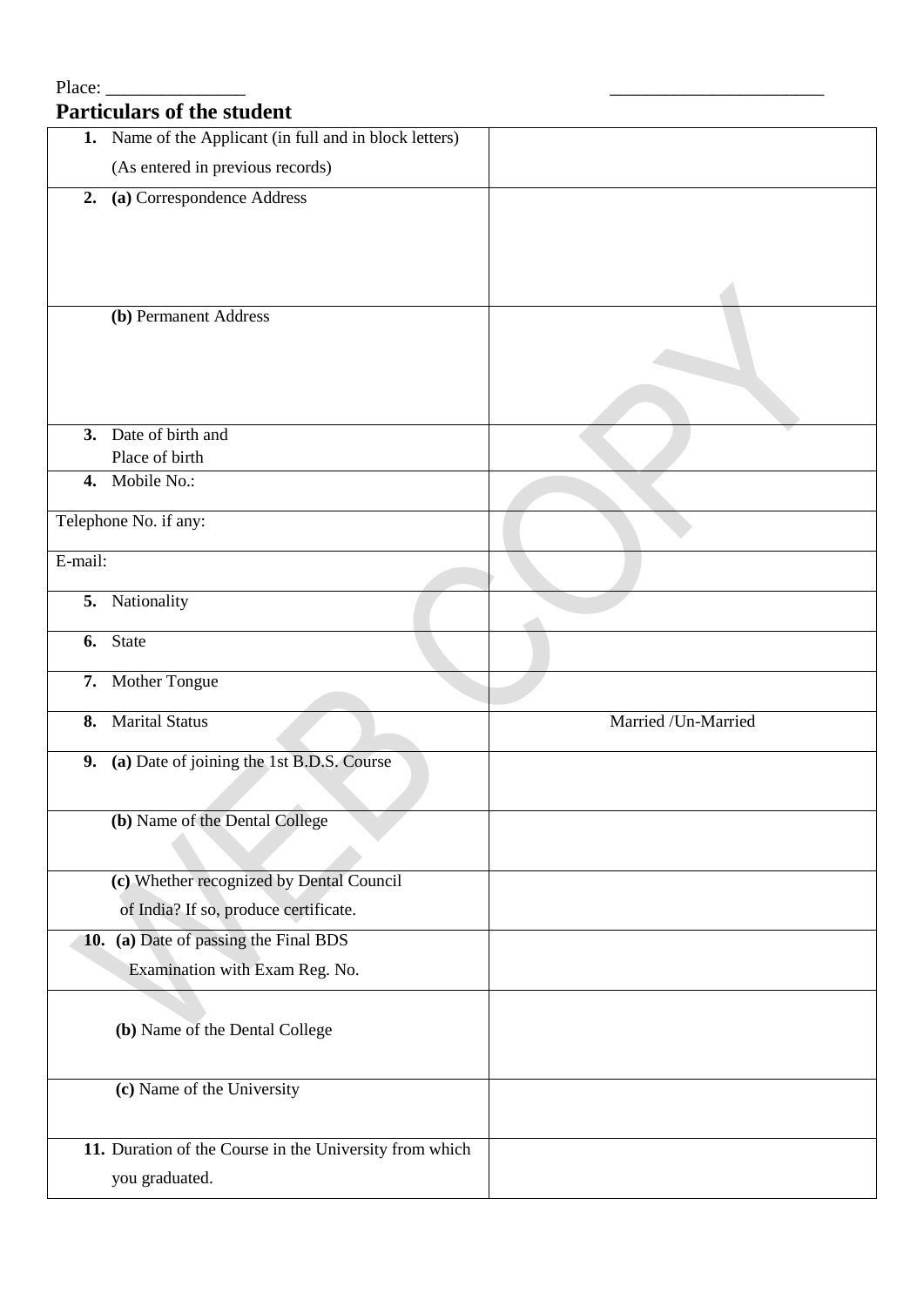### **12. (a) Details of academic career**

| <b>Details of B.D.S. Examinations Passed</b> |              | Full<br><b>Marks</b> | Pass<br><b>Marks</b> | <b>Marks</b><br><b>Obtained</b> | Month & Year Of<br><b>Passing With Exam</b><br>Reg. No. |
|----------------------------------------------|--------------|----------------------|----------------------|---------------------------------|---------------------------------------------------------|
| 1 <sup>st</sup> BDS examination subjects:    |              |                      |                      |                                 |                                                         |
| $\blacktriangleright$                        |              |                      |                      |                                 |                                                         |
| $\blacktriangleright$                        |              |                      |                      |                                 |                                                         |
| $\blacktriangleright$                        |              |                      |                      |                                 |                                                         |
| $\blacktriangleright$                        |              |                      |                      |                                 |                                                         |
| $\blacktriangleright$                        |              |                      |                      |                                 |                                                         |
|                                              | <b>Total</b> |                      |                      |                                 |                                                         |
| 2 <sup>nd</sup> BDS examination subjects:    |              |                      |                      |                                 |                                                         |
| $\blacktriangleright$                        |              |                      |                      |                                 |                                                         |
| $\blacktriangleright$                        |              |                      |                      |                                 |                                                         |
| $\blacktriangleright$                        |              |                      |                      |                                 |                                                         |
| $\blacktriangleright$                        |              |                      |                      |                                 |                                                         |
| $\blacktriangleright$                        |              |                      |                      |                                 |                                                         |
| $\blacktriangleright$                        |              |                      |                      |                                 |                                                         |
|                                              | <b>Total</b> |                      |                      |                                 |                                                         |
| 3 <sup>rd</sup> BDS examination subjects:    |              |                      |                      |                                 |                                                         |
| $\blacktriangleright$                        |              |                      |                      |                                 |                                                         |
| $\blacktriangleright$                        |              |                      |                      |                                 |                                                         |
| $\blacktriangleright$                        |              |                      |                      |                                 |                                                         |
| $\blacktriangleright$                        |              |                      |                      |                                 |                                                         |
| $\blacktriangleright$                        |              |                      |                      |                                 |                                                         |
|                                              | <b>Total</b> |                      |                      |                                 |                                                         |
| 4 <sup>th</sup> BDS examination subjects:    |              |                      |                      |                                 |                                                         |
| $\blacktriangleright$                        |              |                      |                      |                                 |                                                         |
| $\blacktriangleright$                        |              |                      |                      |                                 |                                                         |
| $\blacktriangleright$                        |              |                      |                      |                                 |                                                         |
| $\blacktriangleright$                        |              |                      |                      |                                 |                                                         |
| $\blacktriangleright$                        |              |                      |                      |                                 |                                                         |
| $\blacktriangleright$                        |              |                      |                      |                                 |                                                         |
| $\blacktriangleright$                        |              |                      |                      |                                 |                                                         |
| $\blacktriangleright$                        |              |                      |                      |                                 |                                                         |
|                                              | <b>Total</b> |                      |                      |                                 |                                                         |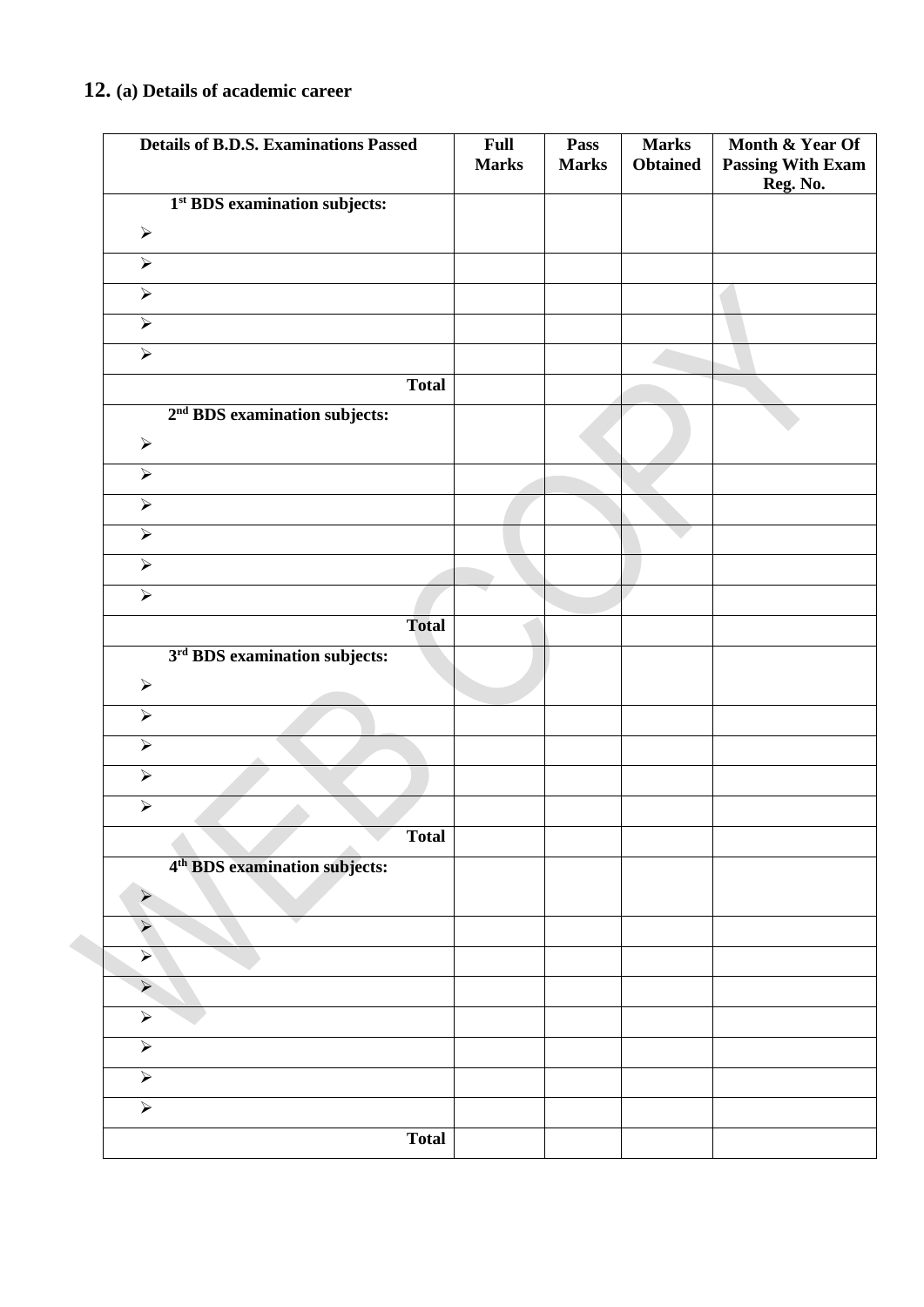| 12. $(b)$                                                         |                                                                           |
|-------------------------------------------------------------------|---------------------------------------------------------------------------|
| Prizes/Medals at University and College Level<br>➤                |                                                                           |
| (give particulars and enclose copies of certificates)             |                                                                           |
|                                                                   |                                                                           |
| Ranks/Distinction/1 <sup>st</sup> classes at the University<br>➤  |                                                                           |
| Examination                                                       |                                                                           |
|                                                                   |                                                                           |
| $\triangleright$ Publications, if any enclose reprints            |                                                                           |
| 13. Number & Date of Registration with the State                  |                                                                           |
| Dental Council                                                    | Date                                                                      |
|                                                                   |                                                                           |
| (copy to be enclosed)                                             |                                                                           |
| 1.                                                                | 14. Name And Address Of Two References<br>2.                              |
|                                                                   |                                                                           |
| 15. EXPERIENCES:                                                  |                                                                           |
|                                                                   |                                                                           |
| Details of Internship/Houseman ship Done                          |                                                                           |
| Duration<br>To<br>From                                            | Dept. and institution in which it is done                                 |
|                                                                   |                                                                           |
|                                                                   |                                                                           |
|                                                                   |                                                                           |
|                                                                   |                                                                           |
|                                                                   |                                                                           |
|                                                                   |                                                                           |
|                                                                   |                                                                           |
|                                                                   |                                                                           |
| 16. (a) Any other                                                 |                                                                           |
| Experience if any                                                 |                                                                           |
|                                                                   |                                                                           |
| $\blacksquare$<br>17. Extra-Curricular activities N.C.C., Sports, | Copies of Certificates must be attached in support of the statement made. |
|                                                                   |                                                                           |
| Special Services. Dramatics etc., (enclose                        |                                                                           |
| copies of certificate)                                            |                                                                           |
| 18. Details of NEET MDS Examination                               |                                                                           |
| Roll No.                                                          |                                                                           |
| 19. Details of Registration Fees Paid.                            |                                                                           |
|                                                                   |                                                                           |
|                                                                   |                                                                           |
|                                                                   |                                                                           |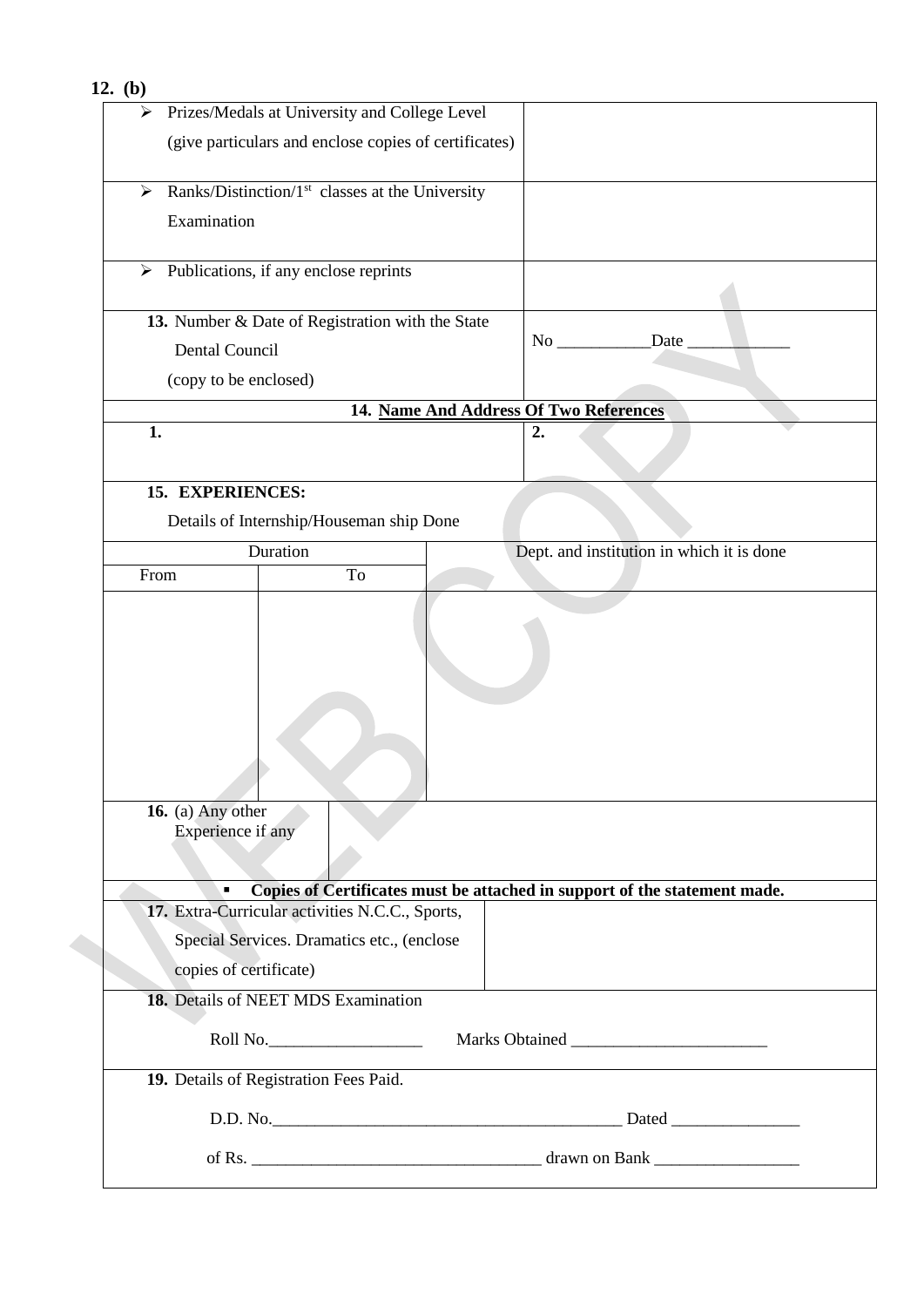#### **RAGGING REGULATIONS**

#### **UNDERTAKING BY THE CANDIDATE / STUDENT**

1. I………………………………….……....... S/o. D/o of Mr./Mrs./Ms. ………………….………..……… carefully read and fully understood the law prohibiting ragging and the directions of the Hon'ble Supreme Court and the Central/ State Government in this regard.

2. I have received a copy of the DCI Regulations on Curbing the Menace of Ragging in Dental Colleges, 2009, and have carefully gone through it.

3. I hereby undertake that

• I will not indulge in any behaviour or act the may come under the definition of ragging,

• I will not participate in or abet or propagate ragging in any form,

• I will not hurt anyone physically or psychologically or cause any other harm.

4. I hereby agree that if found guilty of any aspect of ragging, I may be punished as per the provision of the DCI Regulations mentioned above and / or as per the law in force.

5. I hereby affirm that I have not been expelled or debarred from admission by any institution.

| Name:           |  |            |  |
|-----------------|--|------------|--|
| <b>Address:</b> |  | Signature: |  |

#### **UNDERTAKING BY THE PARENT / GUARDIAN**

| carefully read and fully understood the law prohibiting ragging and the directions of the Hon'ble Supreme |
|-----------------------------------------------------------------------------------------------------------|
| Court and the Central/State Government in this regard as well as the DCI Regulations on Curbing the       |
| Menace of Ragging in Dental Colleges, 2009.                                                               |

2. I assure that my son/daughter/ward will not indulge in any act of ragging.

3. I hereby agree that if he/she is found guilty of any aspect of ragging, he/she may be punished as per the provisions of the DCI Regulations mentioned above and/or as per the law in force.

**Signed this**……………………….…….. **day of** ……………….. **month of** ……………….**year** …………. **Name:** 

**Address: Signature:**

#### **Forwarding Note to be signed by the Employer under whom the Applicant is employed**

1. I certify that the application is being made with my consent and that the applicant will be relieved, if selected for the course within the prescribed limit of time.

2. I also certify that I shall inform the Principal, Buddha Institute of Dental Sciences and Hospital, Kankarbagh. Patna about the financial terms e.g. salary, study leave salary, deputation allowance, that shall be paid to the applicant for the period of this training.

Patna, and the contract of the contract of the contract of the contract of the contract of the contract of the contract of the contract of the contract of the contract of the contract of the contract of the contract of the

Date: (Signature of the Employer with Office Seal and Address of the Employer)

| Admitted to               | For Office Use |         |
|---------------------------|----------------|---------|
| Fee Paid vide Receipt No. | dated          | for Rs. |

\_\_\_\_\_\_\_\_\_\_\_\_\_\_\_\_\_\_\_\_\_\_\_\_\_\_\_\_\_\_\_\_\_\_\_\_\_\_\_\_\_\_\_\_\_\_\_\_\_\_\_\_\_\_\_\_\_\_\_\_\_\_\_\_\_\_\_\_\_\_\_\_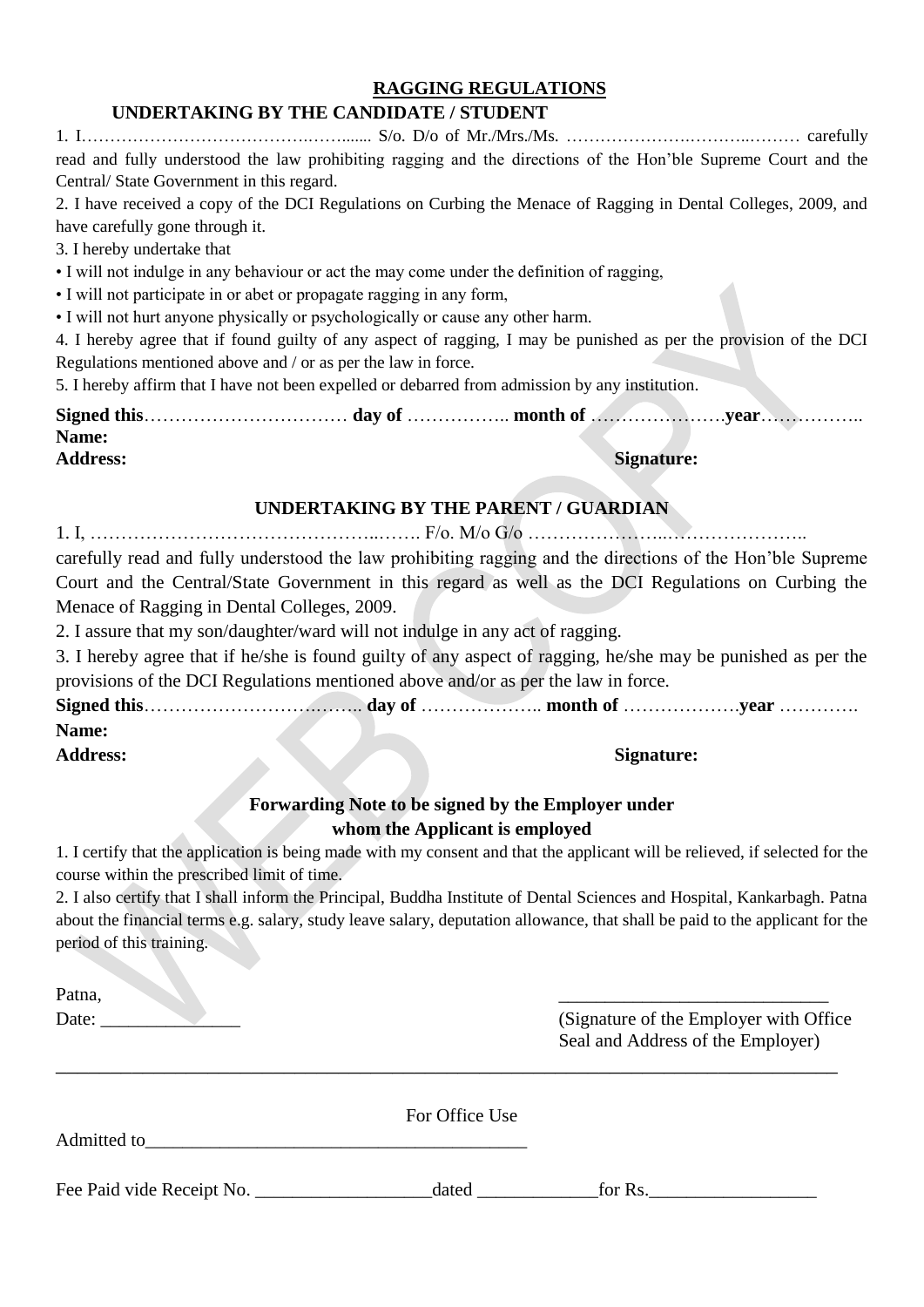#### **INSTRUCTIONS TO CANDIDATES SEEKING ADMISSION TO POST-GRADUATE COURSES**

- 1. Each application form must be accompanied by Prescribed Registration Fee in the form of Demand Draft in favour of the "Buddha Institute of Dental Sciences and Hospital, Patna". Registration Fee is not refundable.
- 2. Applications which are incomplete and contain incorrect information and not accompanied by the required Certificates and Demand Draft towards Registration Fee will be rejected. The applications received after the due date will also be rejected.
- 3. True copies of required all certificates and documents attested by a Gazetted Officer should be enclosed. Original Certificates should be produced at the time of Interview/Admission.
- 4. Applications should be sent by Registered Post or handed over in person, in the office of the Principal, Buddha Institute of Dental Sciences and Hospital, Mahatma Gandhi Nagar, Kankarbagh, Patna.
- 5. Applications from the candidates in employment should be submitted through Heads of the Institutions, along with No Objection Certificates from the employer.
- 6. Candidates if called for Interview by tine authorities, should appear at the specified place, date and time at their own cost.
- 7. All admissions to the Post-Graduate Courses will be provisional.

## **Eligibility Criteria for P.G. Degree Course**

A candidate for admission to the MDS Course (Master of Dental Surgery) must have a recognized degree of BDS (Bachelor of Dental Surgery) awarded by an Indian University in respect of recognized Dental College under Section 10(2) of the Dentists Act, 1948 or an equivalent qualification recognized by the Dental Council of India and should have obtained permanent registration with the State Dental Council.

# **Post-Graduate Degree Courses (M.D.S.)**

The candidate should not have failed more than TWICE in the subject in which the candidate desires to prosecute post-graduate degree studies.